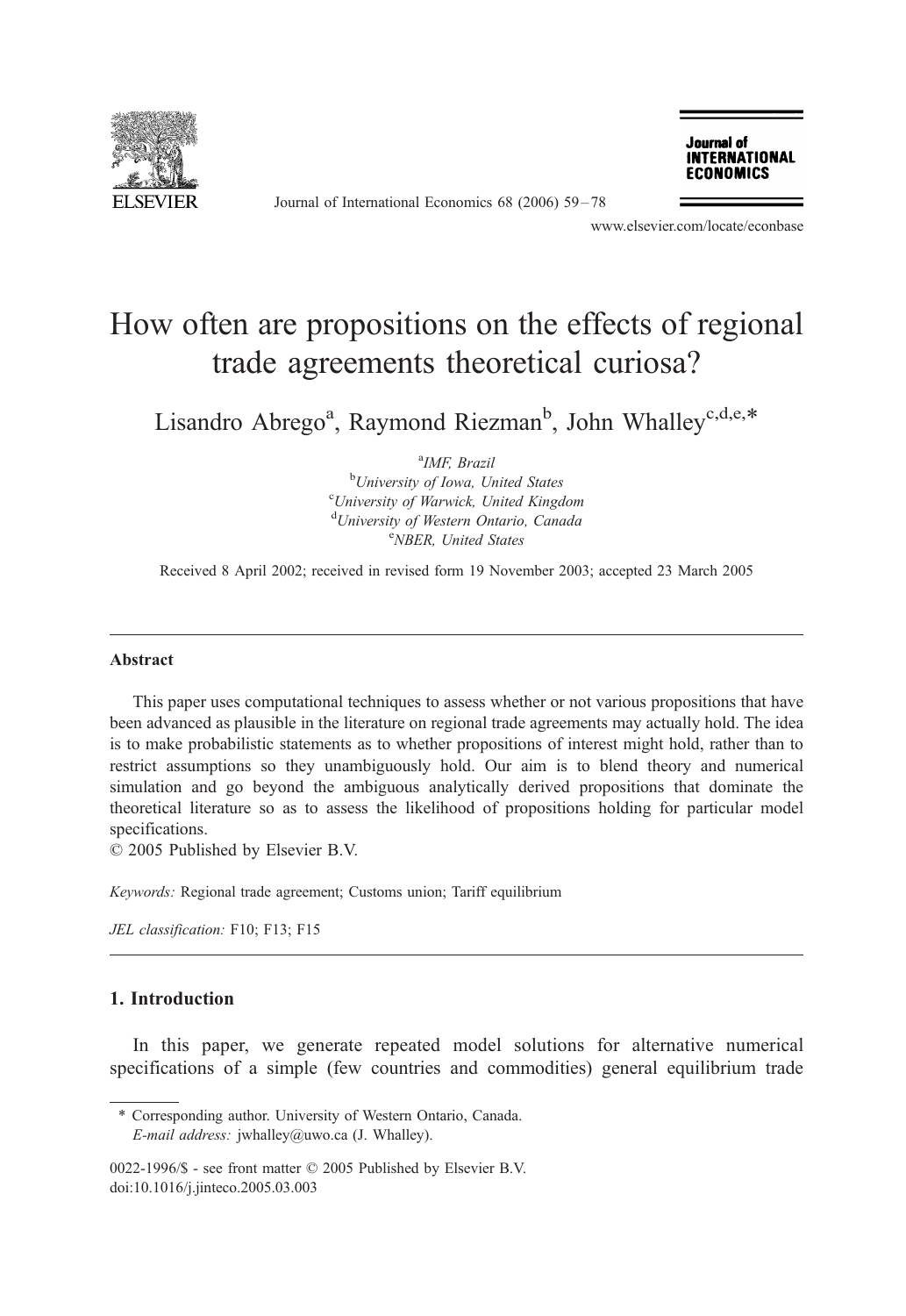model so as to map out the extent of the parameter space for which each of a series of propositions regarding customs unions is true.<sup>1</sup> The idea is to blend theory and numerical simulation, in contrast to theoretical work in this area which sets out assumptions under which propositions unambiguously hold, and demonstrates their validity using analytical techniques. Here we take a different approach of trying to determine the frequency with which various results hold so as to obtain an indication of which statements are more likely to hold and which not.

We apply the techniques we develop to the analysis of various propositions in the customs union literature because despite nearly 50 years of research on regional trade agreements, which originates with [Viner's \(1950\)](#page--1-0) work on Customs Unions, no set of generally accepted propositions regarding the effects of regional trade agreements has yet emerged to guide policy makers and public officials. Whether individual countries necessarily gain by entering a customs union (CU) is unproven, and the use of alternative reference points, such as free trade or non-cooperative Nash, only further clouds the picture. Whether world welfare is higher under a CU is also unknown, as is whether customs unions generate higher external tariffs compared to a non-cooperative Nash equilibrium in tariffs. Other propositions are widely thought to be true, but without explicit confirmation; such as that CUs generally improve the terms of trade of member countries; and that non-member countries prefer that no customs union be formed against them.

Specifically, we consider a three-country, three-good, pure exchange model with CES preferences, and use both random draws and a grid search over the space defining preference parameters and endowments. We compare both free trade and three-country non-cooperative (Nash) equilibria to partial cooperation regional agreement equilibria where two countries form a regional agreement and play noncooperatively against the third country (CU). If we assume a uniform prior over the parameter space (admittedly a strong assumption) and then calculate the percentage of cases for which certain results hold, our sample frequencies can be interpreted as the probability of particular propositions holding conditional on both the model and the assumed prior.

Taken as a set, our results show that numerical simulation can be an important and useful adjunct to theory in economics. None of the propositions we consider holds unambiguously; some hold over 80% of the time, others considerably less frequently. We also investigate the reasons why particular propositions seem to hold more frequently than others using additional model analyses. Thus, where theory does not yield clear and unambiguous results, numerical simulation can be used to generate insights as to the likelihood of and reasons for particular propositions holding and, we believe, yield significant benefits in many other areas.

<sup>&</sup>lt;sup>1</sup> This differs from previous work on systematic sensitivity analysis for general equilibrium models due to [Pagan and Shannon \(1986\)](#page--1-0) and [Harrison et al. \(1993\)](#page--1-0) which focuses on the sensitivity of counterfactual equilibrium results to key parameters, such as elasticities, in calibrated models for which parameter estimates are scarce. Sample frequencies for propositions are our objective more so than sensitivity analysis of central case results. In the process we compute non-cooperative game theoretic solutions as well as cooperative solutions for draws from the entire parameter space and we also go beyond existing literature in this dimension.